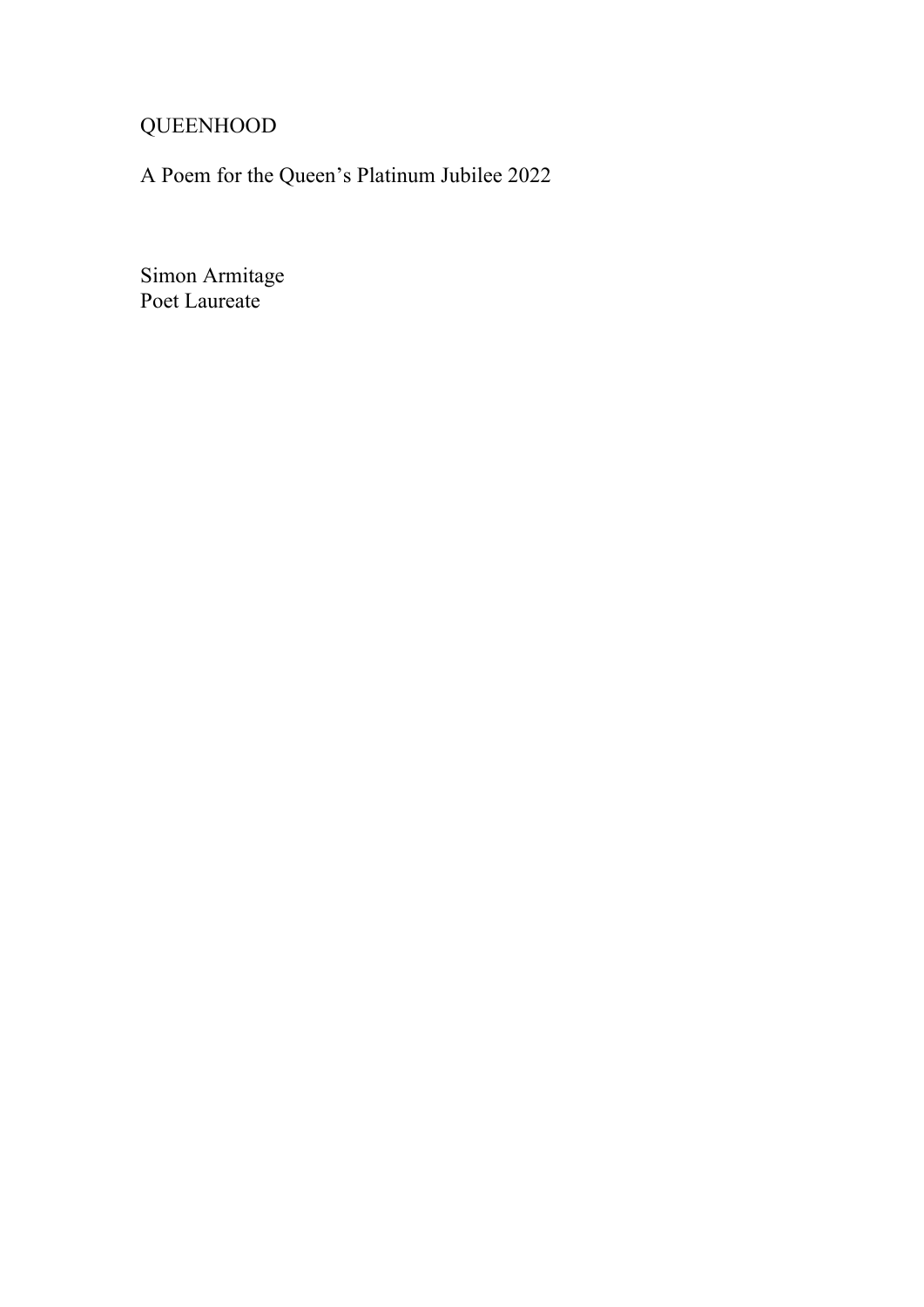I

An old-fashioned word, coined in a bygone world. It is a taking hold and a letting go, girlhood left behind like a favourite toy, irreversible step over invisible brink. A new frock will be made, which is a country hemmed with the white lace of its shores, and here is a vast garden of weald and wold, mountain and fell, lake, loch, cwm. It is constancy and it is change: the age of clockwork morphs into digital days, but the song of the blackbird remains the same.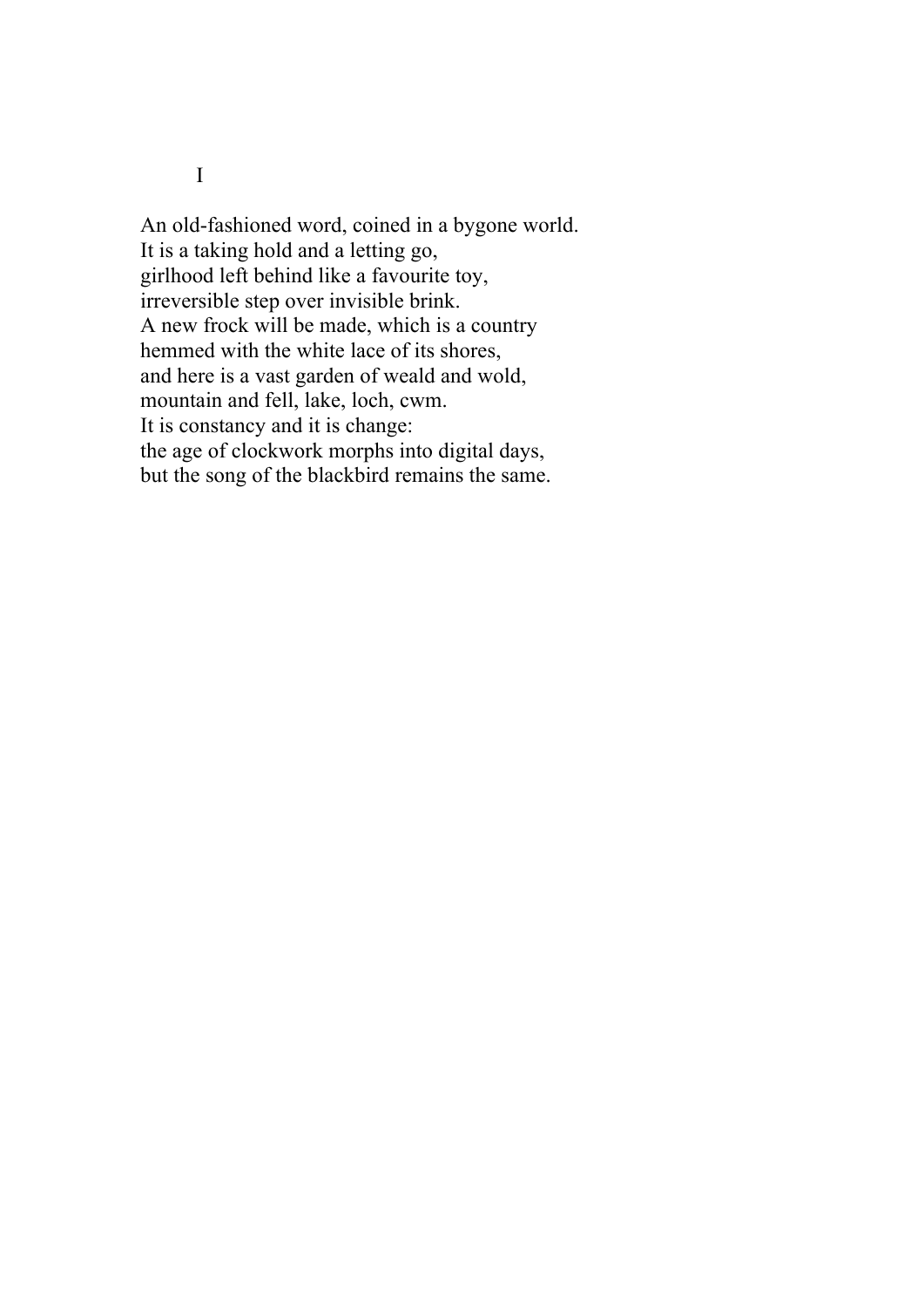II

Queenhood: a long winding procession from the abbey door to the abbey door. Queenhood: vows taken among bibles and blades, beneath braided banners and heralding horns; the anointment of hand, breast, head, with oil of cinnamon, orange, musk and rose; promises sworn in secret under tented gold so daylight won't frighten the magic away, too sacred by far for the camera to see. It is an undressing first then a dressing up, a shedding of plain white cloth then the putting on of a linen gown and the supertunica – dazzling gold foil lined with crimson silk. Man will walk on the moon, great elms will fail and fall. But a knife's still a knife. A fork's still a fork.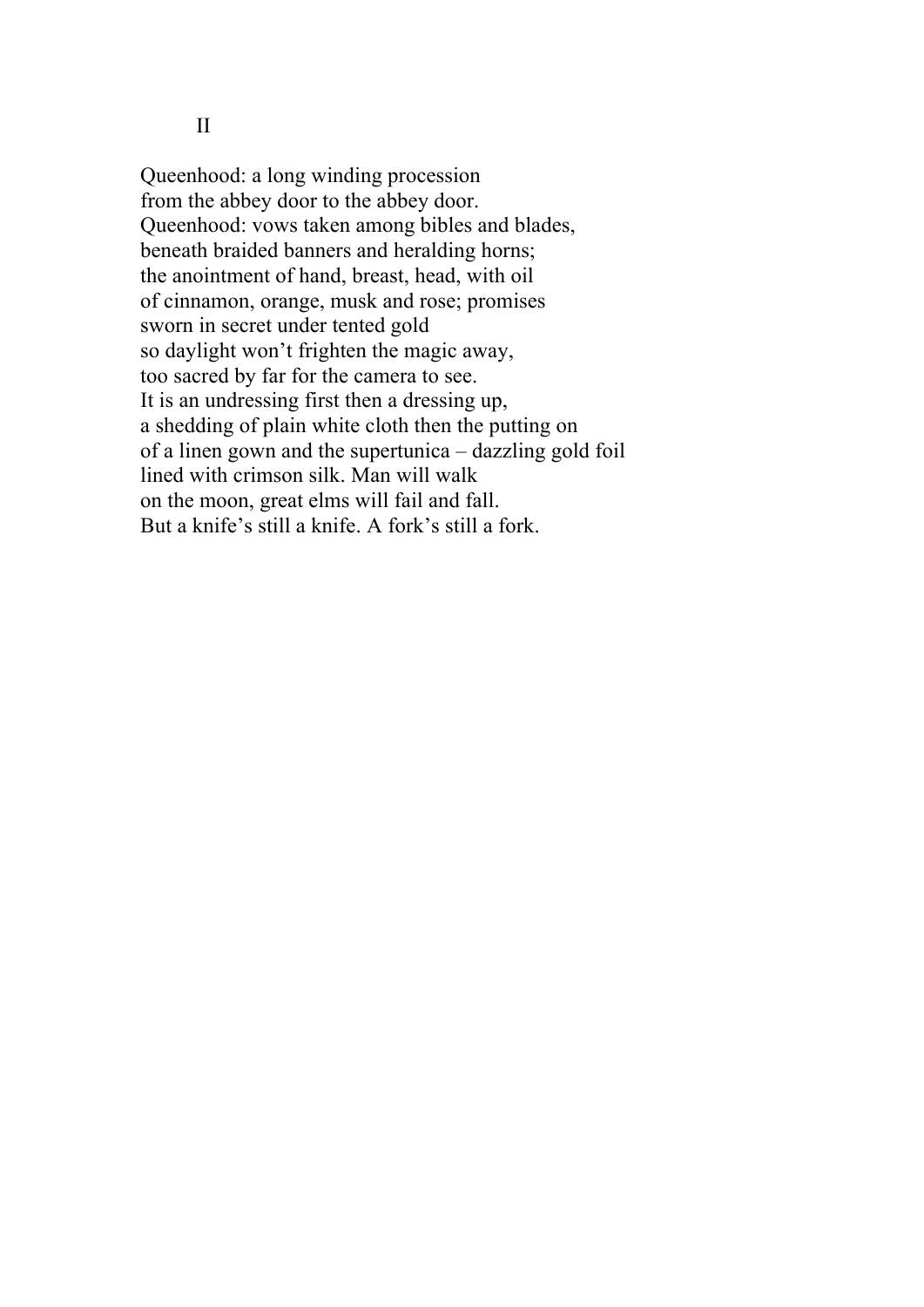So the emblems and signs of royalty are produced: the gilded spurs; the blued steel sword – like a sliver of deep space drawn from the scabbard of night – to punish and protect; bracelets to each wrist, sincerity and wisdom – both armour and bond. Love is still love is still love, and war is war.

III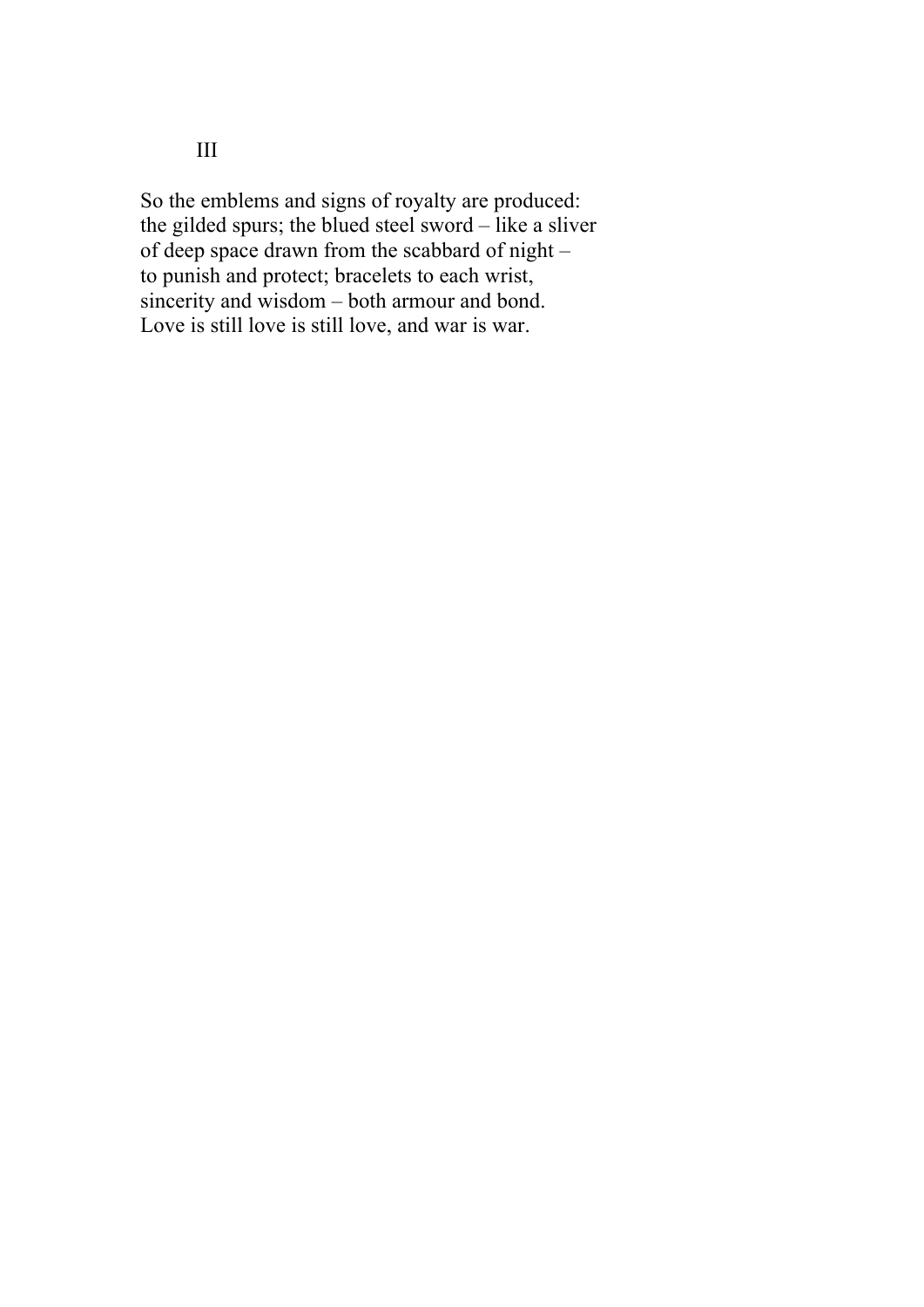IV

And indestructible towers will atomise in a blink. The God particle will be flushed from its hiding place. The sound barrier will twang with passenger planes. Civilisation will graft its collected thoughts onto silicon wafers, laureates will pass through court . . . But Taurus, the bull, on its heavenly tour, will breach the same horizon at the given hour.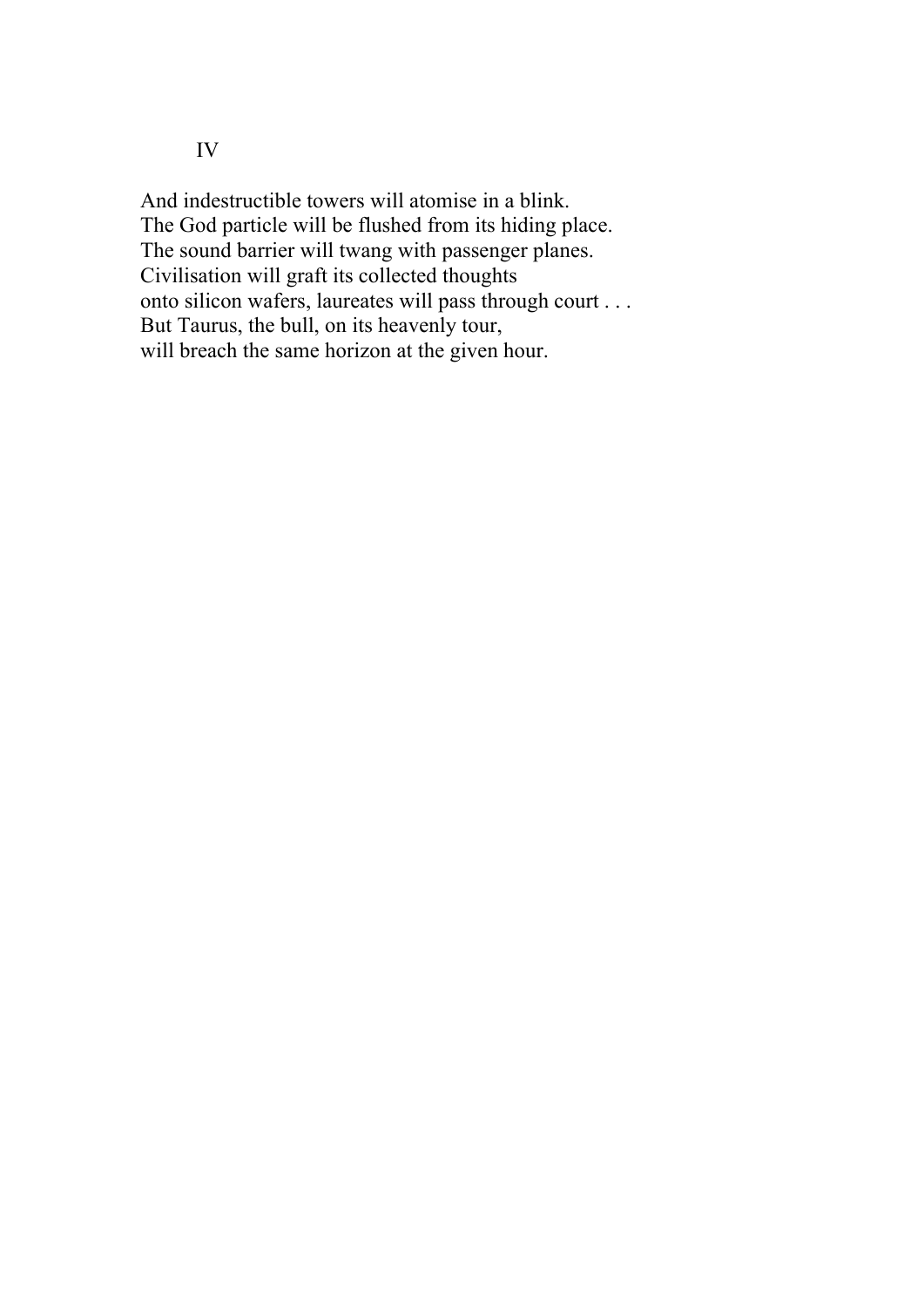Queenhood: it is the skies, it is also the soil of the land. It is life behind glass walls and fortified stones. Robe and stole are lifted onto your shoulders – both shield and yoke. Motherhood and womanhood will be taken as read. 'Multitasking' will be canonised as a new word.

V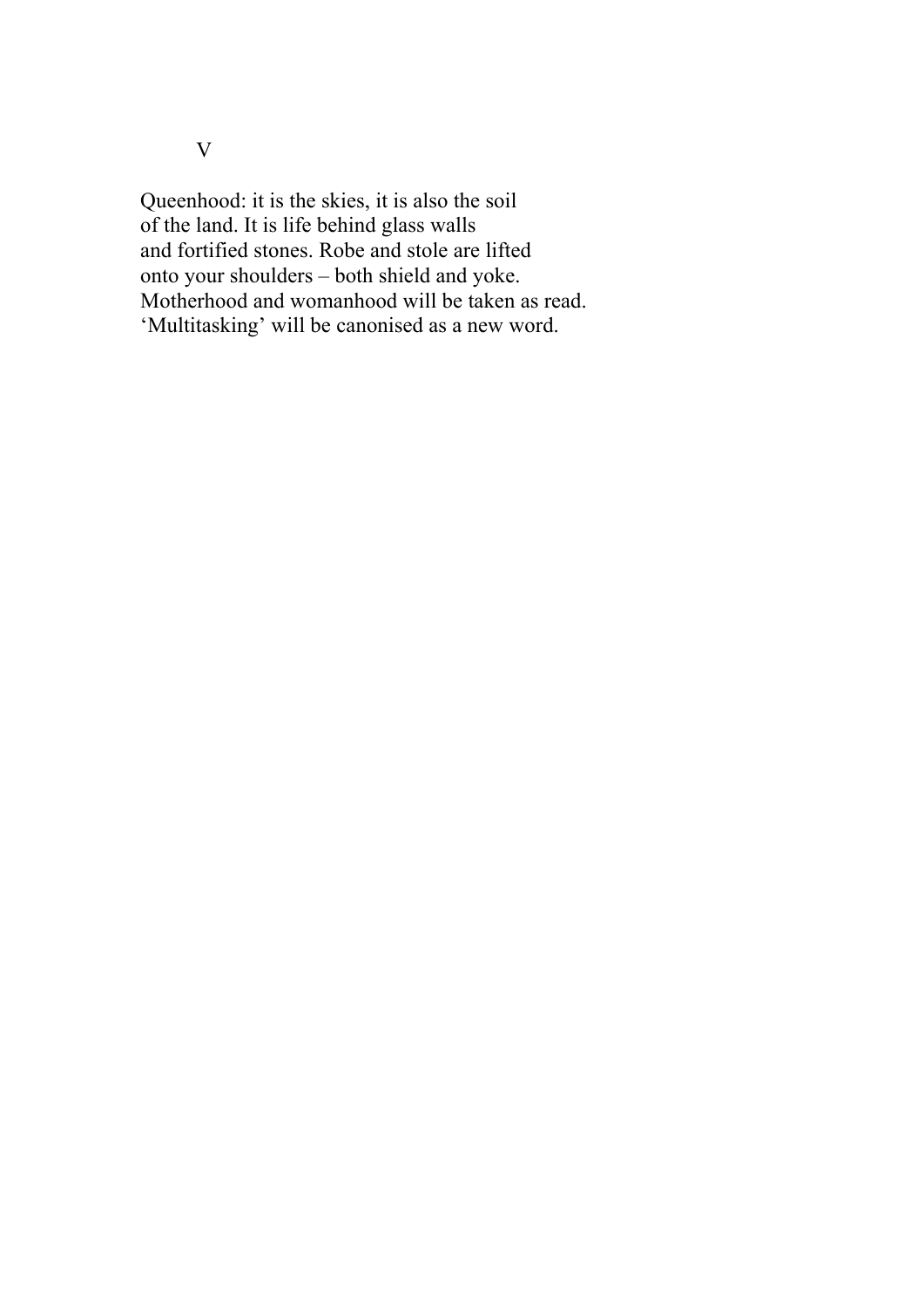VI

It is an honouring, but also an honour. In the flare and blur of an old film ghostly knights and chess-piece bishops deliver the unearthly orb, with its pearled equator and polished realms, into your open palm; and pass you the sceptre and rod of mercy and justice, one bearing the cross, one plumed with a white dove; and load your fourth finger with a ring that makes you the nation's bride; and offer the white kid glove with its scrollwork tattoo of thistles and shamrocks, oak leaves and acorns; then finally furnish your head with the crown – jewelled with history, dense with glory – both owned and loaned at the same time.

Do those burnished relics still hold the fingerprints of a twenty-seven-year-old?